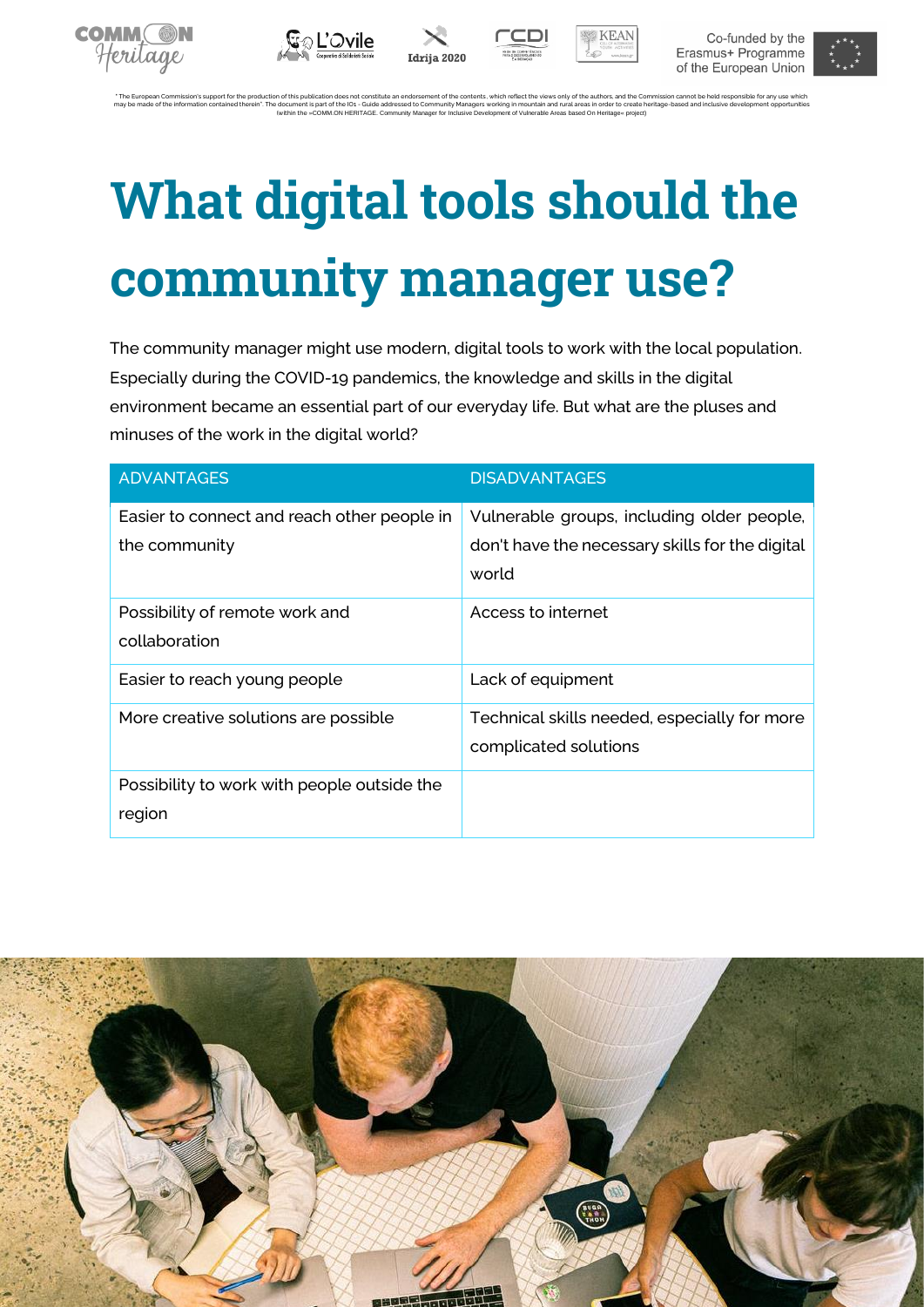









nt of the contents, which reflect the views only of the authors, and the Commission cannot be held responsible for any use which<br>nunity Managers working in mountain and rural areas in order to create heritage-based and inc may be made of the information contained therein". The document is part of the IO1 - Guide addressed to Community Managers working in mountain and rural areas in order to create heritage-based and inclusive development opp

# **(At least) 10 best digital tools to work within the local community**

# **1. COMMUNICATION AND COLLABORATION TOOLS**

When you start working as a community manager, you must have the basic tools for communication. Of course, this can be just a basic e-mail inbox. Still, we suggest using some more professional tools where you can also work with files, communicate in specific groups, share some interesting video material or work on the project management!

OUR CHOICES: Google [Workspace](https://workspace.google.com/intl/en_ie/) o[r Microsoft Office 365](https://www.office.com/)

# **2. PROJECT MANAGEMENT TOOLS**

If you want to lead a project within the community, you should use the tools that help you control and manage specific tasks within the project. Especially when doing big projects, these tools are absolutely amazing.

OUR CHOICES: [Trello](https://trello.com/) or [Asana](https://asana.com/)

# **3. VISUAL COLLABORATION TOOLS**

There are very nice visual collaboration tools within the growing array of modern apps that help you visualise your ideas, create a mind map, or work on a specific canvas (e. g., Business Model Canvas).

#### OUR CHOICES: [Miro,](https://miro.com/) [Mural](https://www.mural.co/) o[r Mentimeter](https://www.mentimeter.com/)

# **4. DESIGN TOOLS**

A few years ago, the only way to create a friendly and attractive design would be to use expensive professional apps and hire still more costly designers. Recently, many apps offer you the same experience for free or at a low price.

OUR CHOICES: [Canva](https://www.canva.com/) or [PicMonkey](https://www.picmonkey.com/)

# **5. WEBSITE BUILDER**

Building a website is a strange thing – it can cost you from 0 to a thousand euros. Nowadays, you can find many tools in the vast internet space where you don't need any coding experience (e.g. WIX).

#### OUR CHOICES: [Wix](https://www.wix.com/) o[r WordPress](https://wordpress.org/)

 $• • •$ *2*